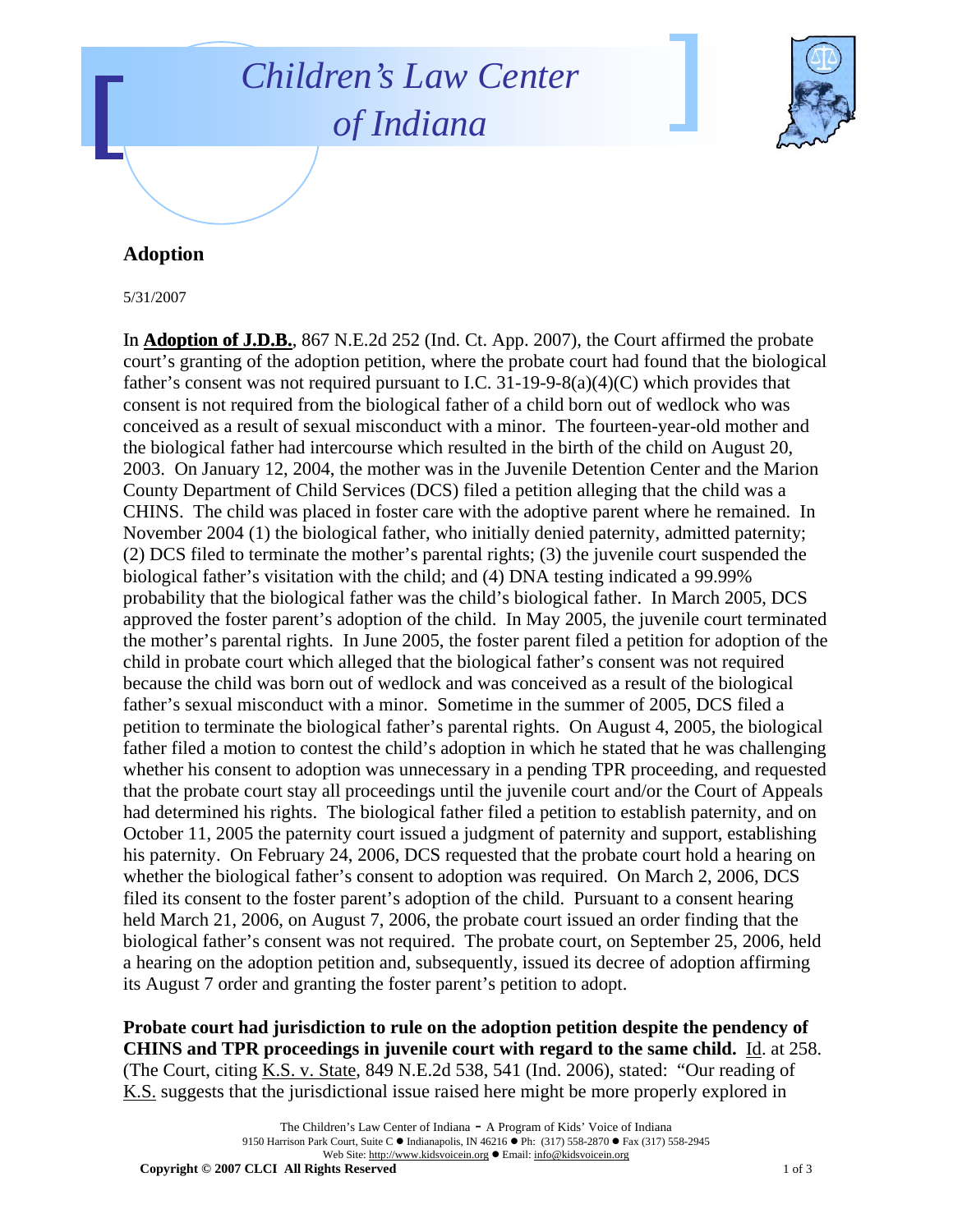terms of comity. However, we address the issue as the parties' have argued it." J.D.B. at 255 n.5.). The Court noted: (1) I.C. 31-19-1-2 gives the probate court exclusive jurisdiction in all adoption matters; (2) I.C. 31-30-1-1, with some exceptions, gives the juvenile court exclusive original jurisdiction over CHINS cases; and (3) I.C. 31-35-2-3 gives probate courts concurrent original jurisdiction with juvenile courts in proceedings on a petition to terminate the parentchild relationship involving a CHINS. J.D.B. at 255. The Court relied on and discussed Matter of Adoption of T.B.. 622 N.E.2d 921 (Ind. 1993) and In Re Infant Girl W., 845 N.E.2d 229, 241 (Ind. Ct. App. 2006), *trans. denied*, and distinguished In Re Adoption of E.B., 733 N.E.2d 4, 6, (Ind. Ct. App. 2000), which was relied upon by the biological father. The Court noted that in T.B. the "jurisdictional overlap" was resolved by focusing on the nature of the proceedings. J.D.B. at 255. In T.B., a case involving the attempted revocation of an adoption, the Indiana Supreme Court noted that adoption and a CHINS proceeding are separate actions which affect different rights: (1) the CHINS proceeding is to help the child directly by assuring necessary assistance is provided to the child; and (2) adoption establishes a family unit and severs the child entirely from its own family tree and engrafts it upon that of another.. The Supreme Court continued:

The legislature established the jurisdiction of juvenile courts and probate courts. The juvenile court was expressly given jurisdiction over CHINS proceedings and, similarly, a court with probate jurisdiction was expressly given jurisdiction over adoption matters. The power to adjudicate either matter does not divest the other court of its respective jurisdiction. Consequently, a court with probate jurisdiction may adjudicate an adoption matter simultaneously with the juvenile court's adjudication of a CHINS proceeding. Id. at 924 (citations and quotation marks omitted).

J.D.B. at 256. The Court, here, distinguished E.B. in which the court had found that its "specific fact situation carried the case outside the holding in T.B." E.B. at 6 "The E.B. court explained that the CHINS proceeding was directed at reunifying father and daughter, whereas the adoption proceeding involved a third party attempting to adopt a child when the father's parental rights had not been terminated. Id." J.D.B. at 256. The Court found that, here, contrary to the biological father's contentions, the factual situation was not as that presented in E.B. The Court noted that in E.B. the OFC was actively pursuing reunification and was not seeking to terminate the father's parental rights; whereas, here, DCS was not pursuing reunification, had filed a petition to terminate the biological father's parental rights, and had consented to the adoption of the child. J.D.B. at 256. The Court concluded "there are simply no circumstances present that carry this case outside the ambit of T.B." J.D.B. at 257.

In In Re Infant Girl W., a same-sex couple filed a joint petition to adopt a CHINS; the probate court granted the petition over the objection of OFC; the OFC appealed; and the court of appeals held that the probate court properly exercised jurisdiction over the adoption petition. Infant Girl W. at 241. Here, the Court noted regarding In Re Infant Girl W. and its approach:

In so holding, the Infant Girl W. court distinguished T.B., observing that T.B. involved a revocation of a previously granted adoption. The Infant Girl W. court agreed that the outcome of E.B. was correct. However, rather than focusing on the respective goals of the pending actions, the Infant Girl W. court relied upon [I.C.] 31-19-9-1, sometimes referred to as the consent statute, to support its determination that the probate court had jurisdiction to grant the adoption petition.